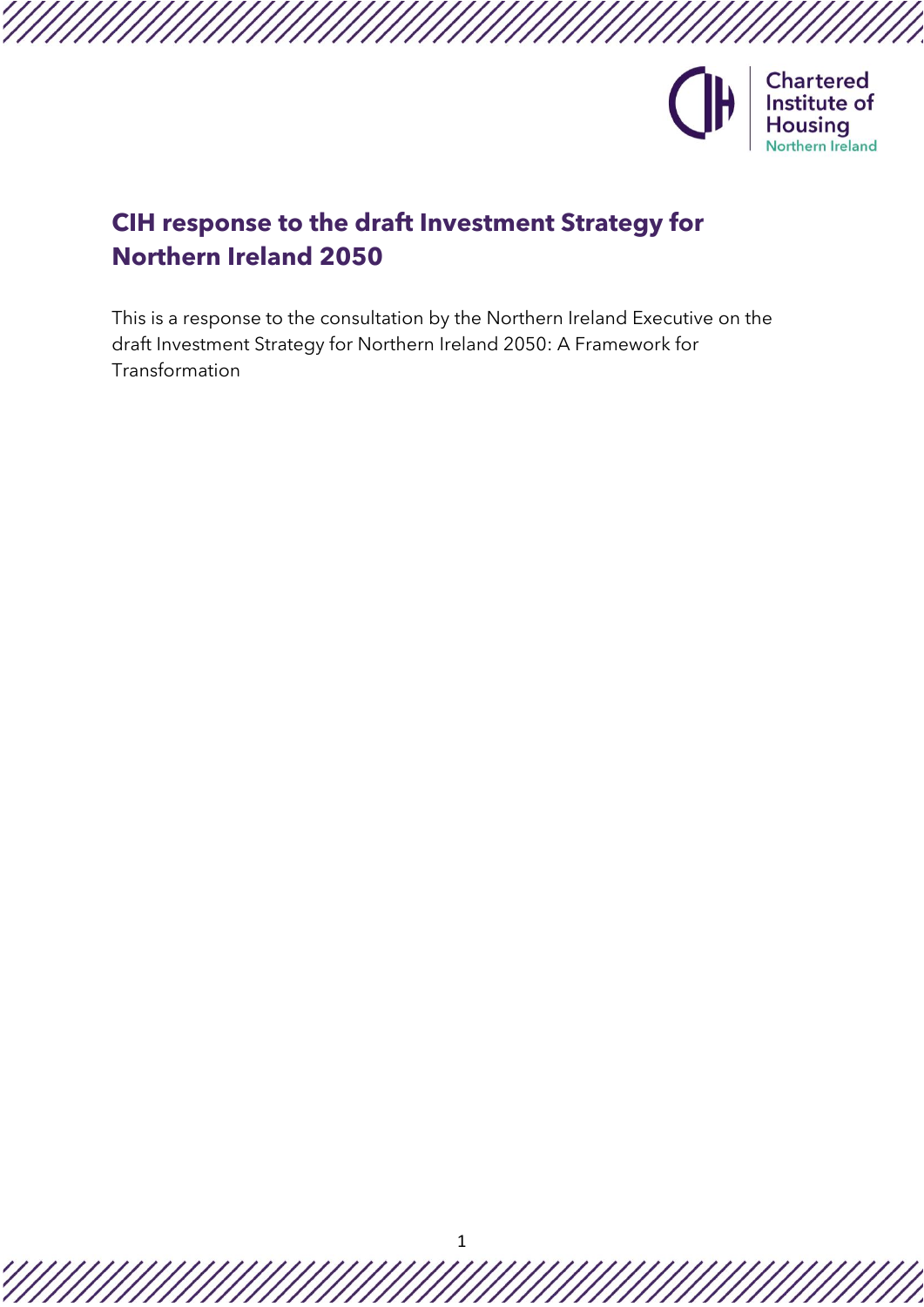

# **Comments**

CIH welcomes the opportunity to respond to the draft Investment Strategy for Northern Ireland (NI). Our response will focus on the objectives within the draft framework that relate to housing. While we recognise this is a high level framework and many issues are cross-cutting, it is our view that the strategy should include housing as a key objective. The pandemic and subsequent lockdowns made the argument for safe, sustainable and affordable housing like never before.

It is our view that the development of new net-zero domestic properties and the retrofitting of existing stock must remain a key investment for the NI Executive in the time ahead and should be strongly reflected in this strategy. The economic and social benefits of increased investment in our housing stock across all tenures will bolster Northern Ireland PLC, provide an opportunity to upskill our workforce, deliver more jobs, and provide good quality homes across all tenures for those who need them.

#### **Housing as a specific outcome**

Although not a direct criticism of this strategy, CIH would nonetheless like to state from the outset our concern regarding the absence of a specific housing outcome in the draft outcomes framework for the programme for government (PfG) despite the commitment set out in the New Decade, New Approach (NDNA) deal. The NDNA agreement stated that 'the Programme for Government outcomes framework will be augmented with a new outcome and indicators to provide specific focus on ensuring every household has access to a good quality, affordable and sustainable home that is appropriate for its needs'. While outside the immediate scope of this strategy, we believe prioritising housing as a specific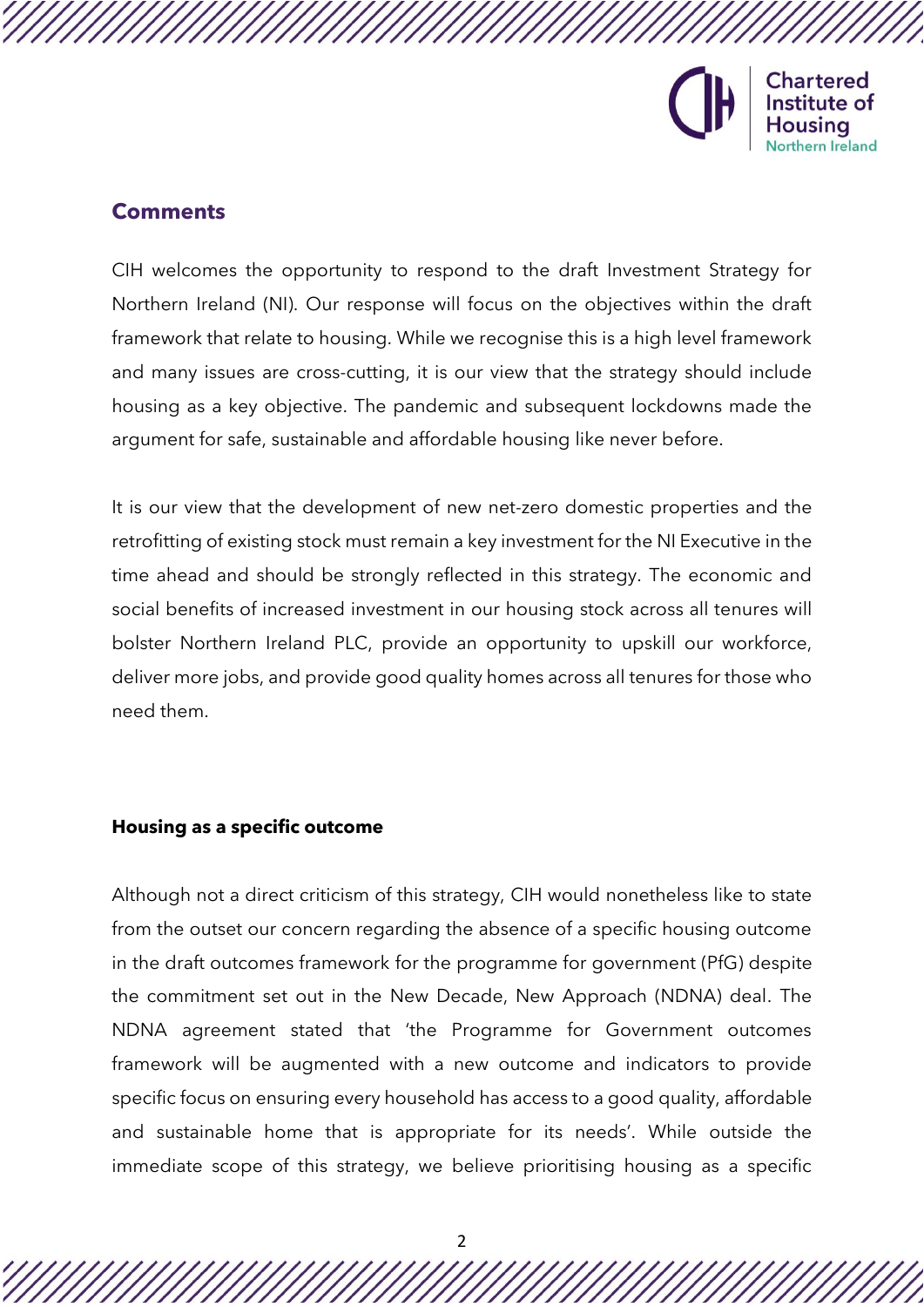

outcome would better serve top level strategies such as this one and other that sit below the overall PfG.

At this point, there remains a feeling of frustration among our members that despite the referencing of the NDNA document in the draft outcomes framework, which set out the process and approach of the programme for government, a specific housing outcome was nonetheless omitted. This omission dented the confidence within the sector that housing was a priority for the last NI Executive. We hope that the support from the five main political parties for a specific housing outcome will mean the sector will see its inclusion in the PfG during the next mandate.

In addition, CIH notes the propensity that exists to label housing as an enabler and should exist as a key priority area under a number of outcomes. CIH wants to make clear that housing can only act as an enabler for those who have access to a good quality, affordable and sustainable home. Regrettably, our extensive waiting lists for social housing demonstrate this not to be the case, notwithstanding those living in inadequate housing and those struggling to meet their housing costs. Without a specific housing outcome in any forthcoming programme for government (PfG), we will continue to fail those who do not have a home appropriate to their needs. We reference this because it is important that the Investment Strategy does not similarly view housing in this manner and will instead be considered as an objective in its own right.

#### **Responding to the climate emergency**

CIH welcomes the prioritisation of the climate emergency within this strategy. It is our view that the net-zero agenda in combating the climate emergency should be a focus, no less, in not only how we build our houses, but how we retrofit our current homes and how we live in them. As we continue to improve the energy efficiency of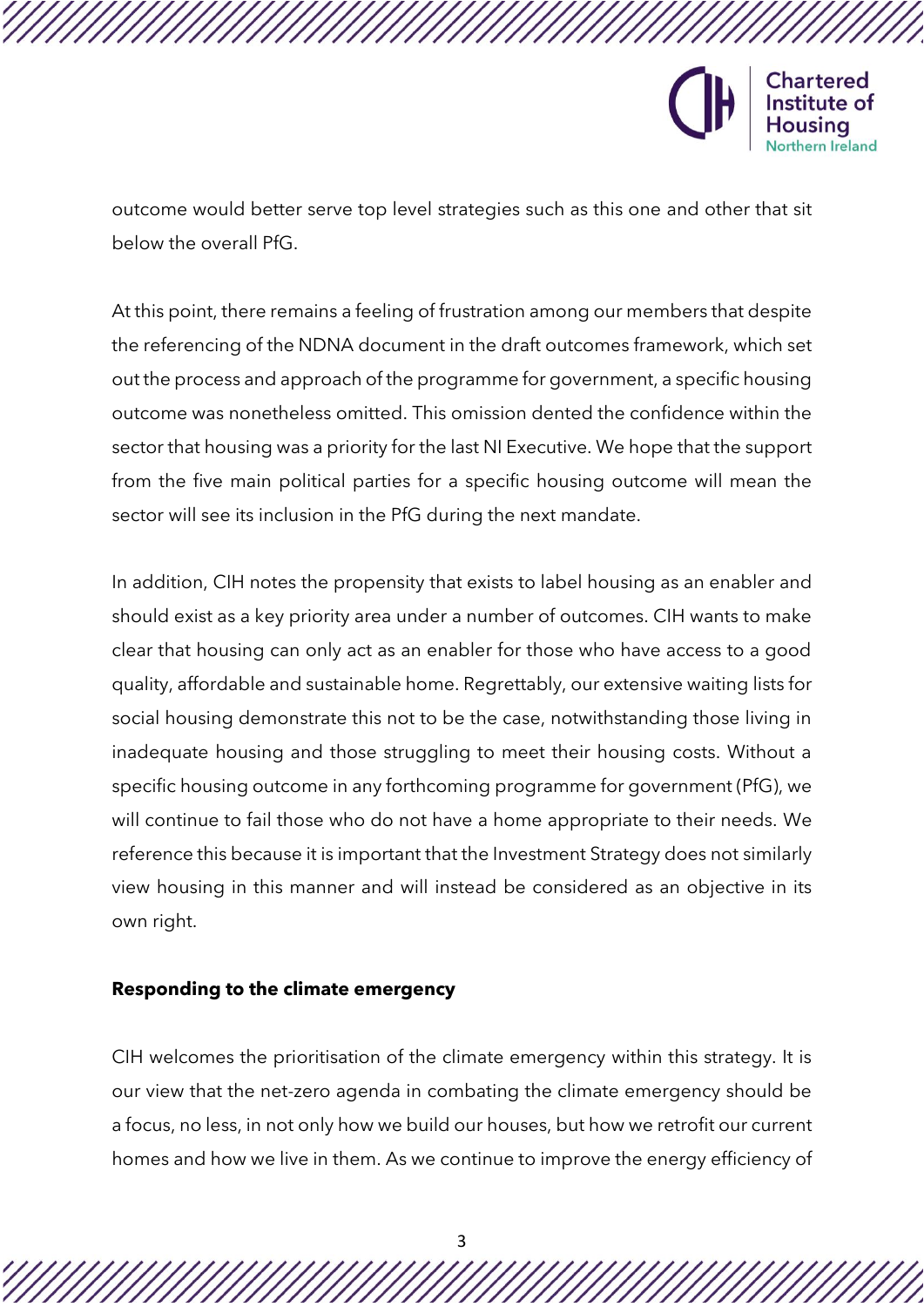

our homes in a bid to tackle rising consumption levels, decarbonisation must be scaled up to change how our homes are heated through the implementation of renewable technologies across all housing tenures; understandably this change will come at a cost. It is the firm view of CIH that this cost must not be passed on to lowincome consumers, which risks pushing households into further poverty.

## **Our changing population**

Our changing population requires significant investment in our housing stock. As we live longer, our needs at home will change. Much positive work by our members has already begun which enables people to live in their homes for longer. However, further investment will be needed to ensure this work can continue at scale; this primarily includes financial investment as well as developing our community infrastructure and community healthcare to ensure elderly tenants in both rural and urban areas can live independently, and if necessary, be cared for in their own home for as long as possible.

CIH notes with concern the additional problems that await the social housing sector and those households on the waiting list, as our population, and therefore housing need, continues to grow and outstrip supply. The urgent need to build more affordable and sustainable homes at speed to help house the 40,000 plus applicants on the waiting list, will continue to increase as the population does. If we do not adequately finance and bolster our social housing development programme to meet this need in the immediate term, we are only storing up further problems for housing and risk plunging greater numbers into homelessness in the years ahead.

#### **Housing as a key investment priority**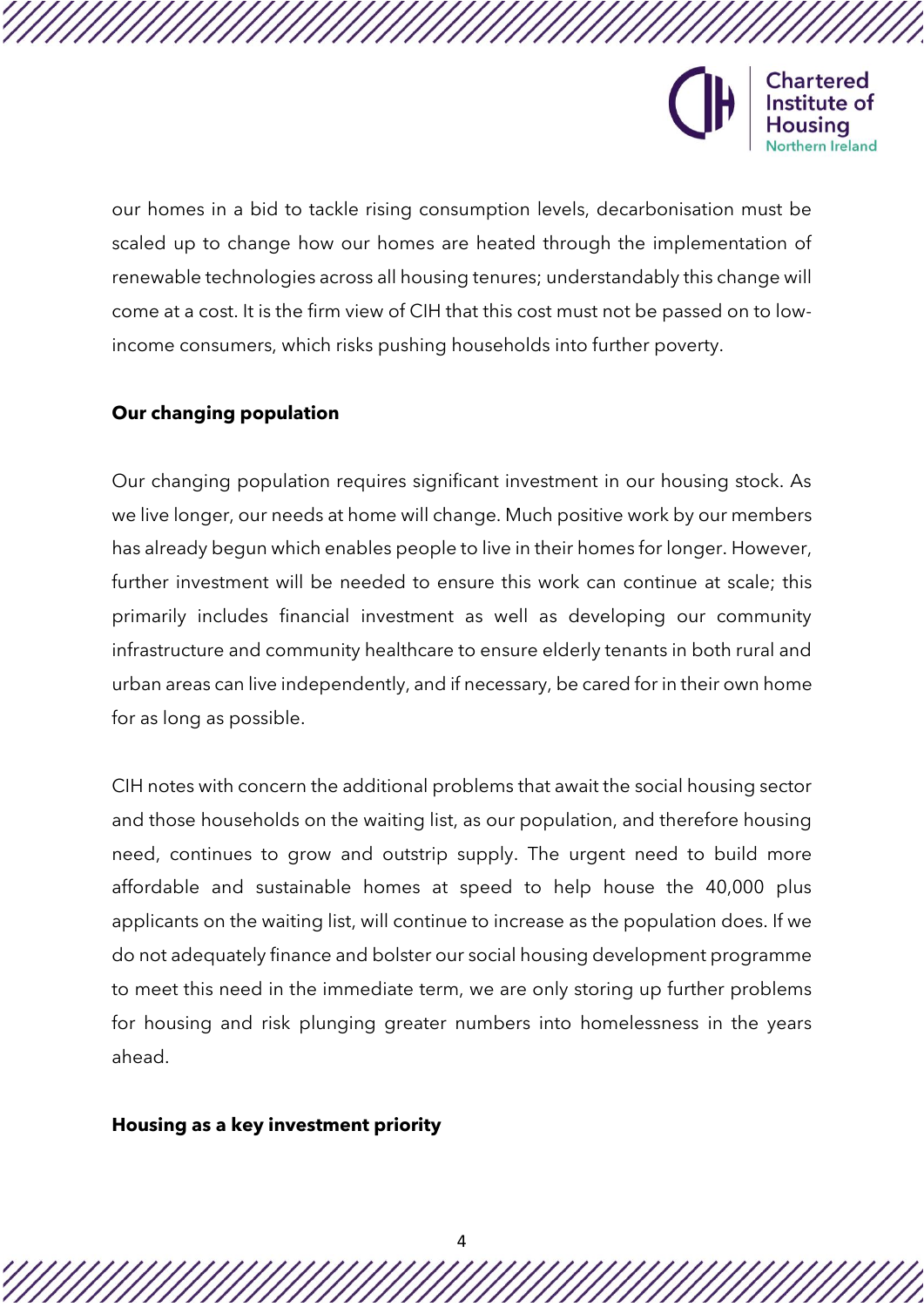

**Chartered** Institute of ısina Northern Ireland

It is the view of CIH that housing should be recognised as a key investment objective within this strategy. Although we appreciate that the objectives identified are high level and cross cutting, it would be a missed opportunity to not determine housing as one of the key investment objectives. We would ask that the inclusion of a housing objective described as the following, 'build more sustainable and affordable homes for those who need them' be considered as a key investment objective. The return on investment in providing more homes for those who need them is well-evidenced and the positive impact it has on outcomes across health, justice and education need not be rehearsed. We nonetheless wish to make clear that we are in agreement with the inclusion of the other five key investment objectives laid out in the draft.

## **Decarbonising our assets**

CIH welcomes the use of the term 'just transition' when referencing the decarbonisation of assets within the strategy. One example of the importance of linking these two proponents together is the stark rise of fuel poverty, particularly since the rapid emergence of the cost of living crisis. Currently the percentage of households living in fuel poverty in Northern Ireland is much greater in comparison to that of England and Wales.<sup>1</sup> The House Condition Survey (2016) estimated that an approximate 22 per cent of households in Northern Ireland were in fuel poverty.<sup>2</sup> Whilst the contributing factors are complex and the solutions multi-faceted, decarbonisation ambitions must be met with significant investment to ensure that no household faces falling into fuel poverty as a result of retrofitting works or complex technical solutions to greening our homes.

<sup>1</sup> *Northern Ireland Fuel Poverty Coalition,* http://fuelpovertyni.org/

<sup>2</sup> House Condition Survey 2016, *NIHE,* p.17, https://www.nihe.gov.uk/Documents/Research/HCS-2016-Main-Reports/HCS-Main-Report-2016.aspx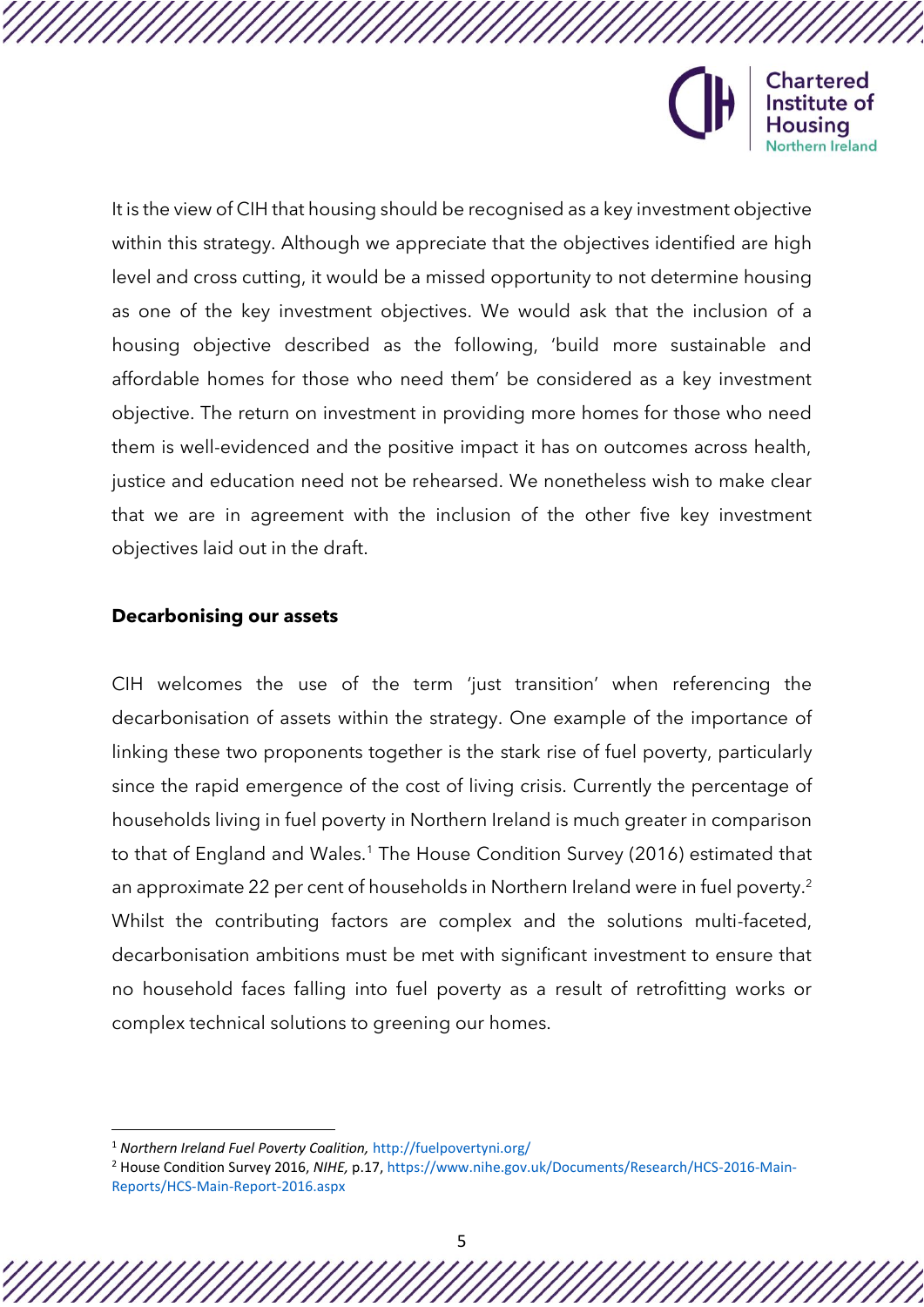

It is vital that this investment strategy includes actions to upskill our workforce in NI as we work to decarbonise our assets. As it stands, there is an acute need for an increase in installers to retrofit existing buildings with energy efficiency and clean heat measures. As the professional body for housing, CIH is willing to engage with SIB, the Executive Office and the Department for Communities on this element of workforce accreditation in relation to greening our housing stock moving forward.

The success of decarbonising our housing stock will also depend on behavioural change. People will have to operate their heating in completely different ways than before. Consumer education and training more broadly will be crucial to the success of new technologies to prevent some of the current experiences where homes are built to high energy efficiency standards, but residents and/or contractors may not have the knowledge to effectively work with the technology.

The phenomenal increase in fossil fuel prices has highlighted the importance of the retrofit project which recognises the human impact of poorly insulated homes as well as the environmental consequences. The refurbishment and retrofitting of existing stock will require substantial investment; again, it is difficult to talk about improving housing quality without the recognition that the revitalisation of the Housing Executive is paramount to this task. Building new, green, zero-energy homes is vital, but the need to make fabric changes to existing properties within the social market is crucial if we are to reduce domestic carbon emissions, tackle fuel poverty and future proof domestic properties. Investment beyond that of the UK Government's current £3.8bn Social Housing Decarbonisation Fund (SHDF) will be required.

We can no longer take a linear view of housing as simply accommodation. The climate emergency and the rise of new initiatives such as the '20-minute neighbourhood' or '15-minute city' that we have seen develop in places like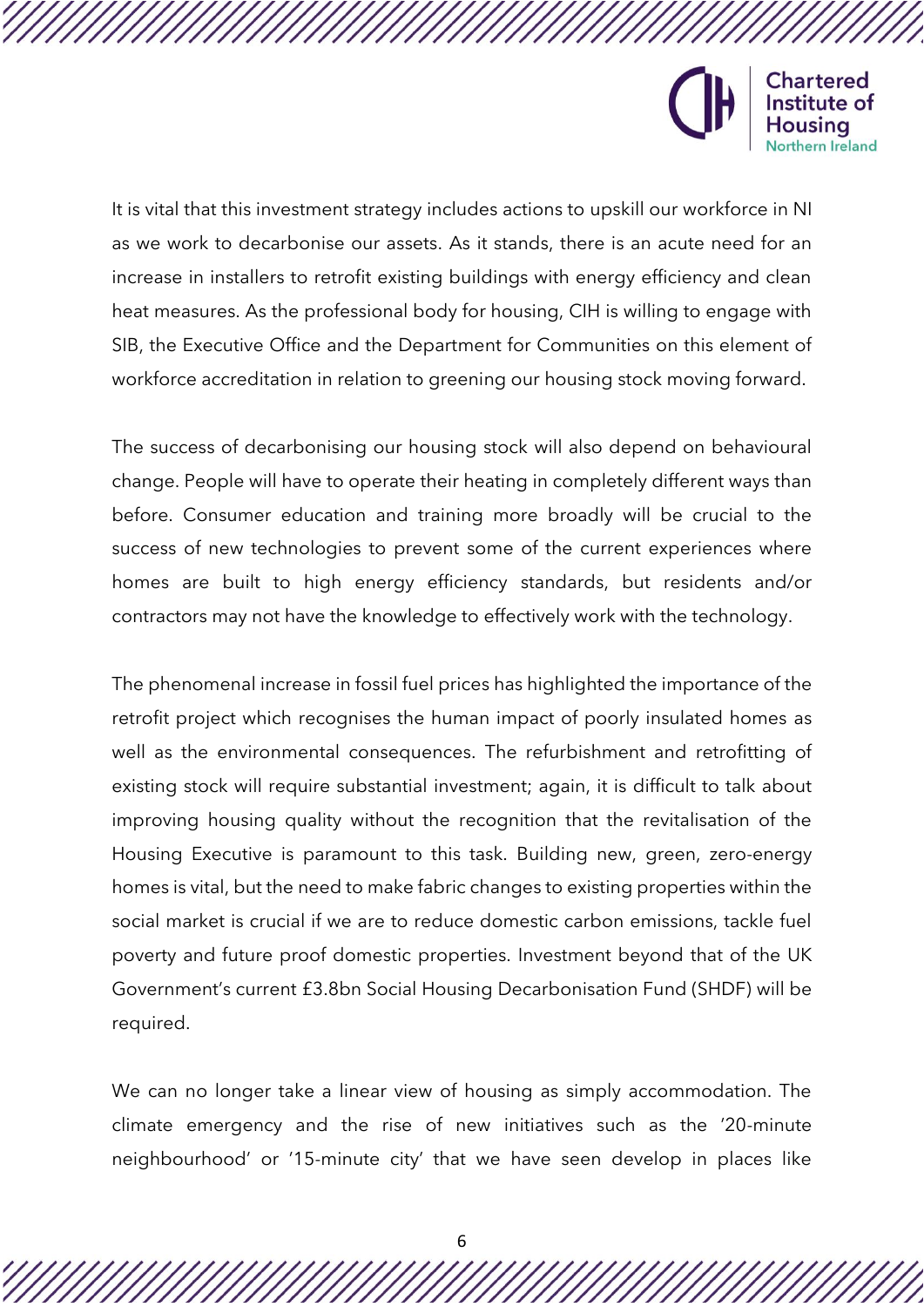

Melbourne and Paris, show the interconnection between our homes, workplaces and local amenities. CIH welcomes the inclusion of such initiatives as case studies within this draft strategy. A more integrated and innovative approach like that of the 20-minute neighbourhood is required to enable us to think more strategically about where our homes are placed, the mix of house types available and the surrounding community infrastructure required.

As it stands, progress is being made towards improving the energy efficiency of our homes with around 49 per cent achieving an EPC C rating or above. However, this progress is not uniform. 79 percent of social rented homes already achieve this, compared to the 45 per cent of owner-occupied homes and 43 per cent of private rented homes. It is our view that there should be a uniform standard across all tenures; any differential in standards between those privately renting, domestic homeowners and social housing tenants would be unsatisfactory. Therefore, while we welcome the inclusion of building all new domestic properties to an EPC band A, considerable investment is required to ensure our current stock is not left behind.

## **Adaptation and Mitigation**

One of the continuing barriers to housing development in NI is the lack of appropriate wastewater infrastructure. We agree with comments made that the current small legacy treatment works to our wastewater infrastructure are unsustainable, inefficient and costly. Therefore, we are pleased to see the 'Living with Water' approach is being considered by the Department for Infrastructure to deal with flooding and drainage. Hard-engineered solutions like this will help deal with the on-going wastewater infrastructure problems that prevent the building of new houses where they are needed.

#### **Investing in housing**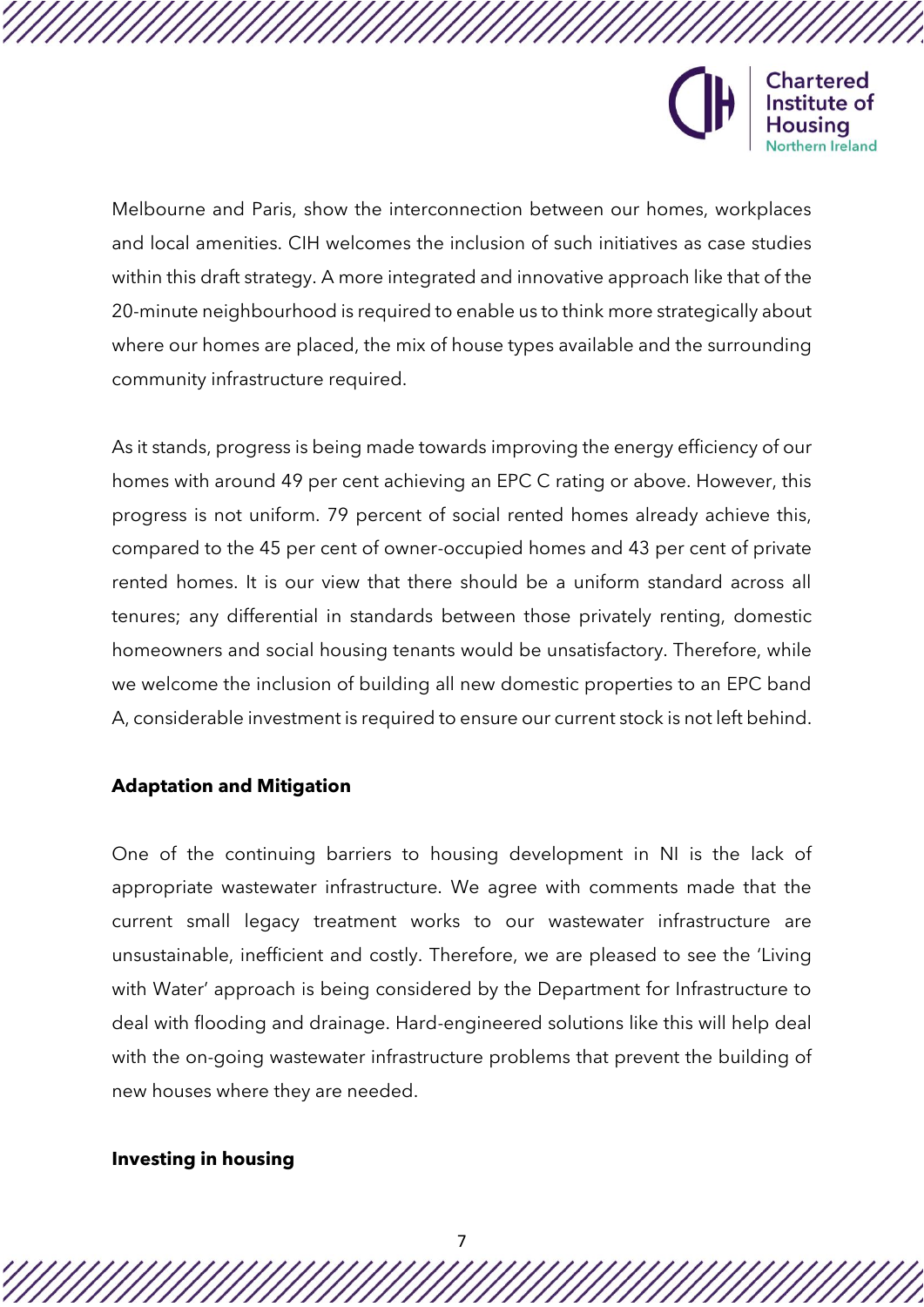

CIH welcomes the recognition that improvement of existing housing is critical to building sustainable communities. From our perspective, this includes investment in areas beyond bricks and mortar. The full publication and implementation of the Fundamental Review of Housing Allocations will help to prevent the further residualisation of communities.

It remains our view that the development of mixed-tenure communities will also contribute to the building and maintenance of sustainable communities. While it is positive that we have seen the gradual introduction of mixed-tenure policies within local development plans (LDP), it is important that the next NI Executive does not allow a sole focus on supply to undermine the importance of rolling out a widespread policy of mixed-tenure housing developments. Mixed-tenure brings an end to whole-scale social housing developments that due to outdated aspects of the allocations system can inadvertently contribute to the stigmatisation of social housing itself. By encouraging mixed-tenure, we are bringing people together, creating more diverse communities and avoiding the residualisation of social housing that has taken place over time.

We also welcome the inclusion of a growth in intermediate housing products as an outcome of the strategy. The need to provide more affordable housing in NI is wellevidenced. Intermediate rent can help to alleviate the housing pressures faced across all tenures in NI and offer affordable homes to those who need them the most. As it stands, the undersupply of social housing means that many individuals and families cannot get access to a social home. For lower-income households, the financial demand of the private rental market can be burdensome, and it is for these households that we envision intermediate rent will be beneficial. It is our view that Financial Transaction Capital be used to help fund this product. We are satisfied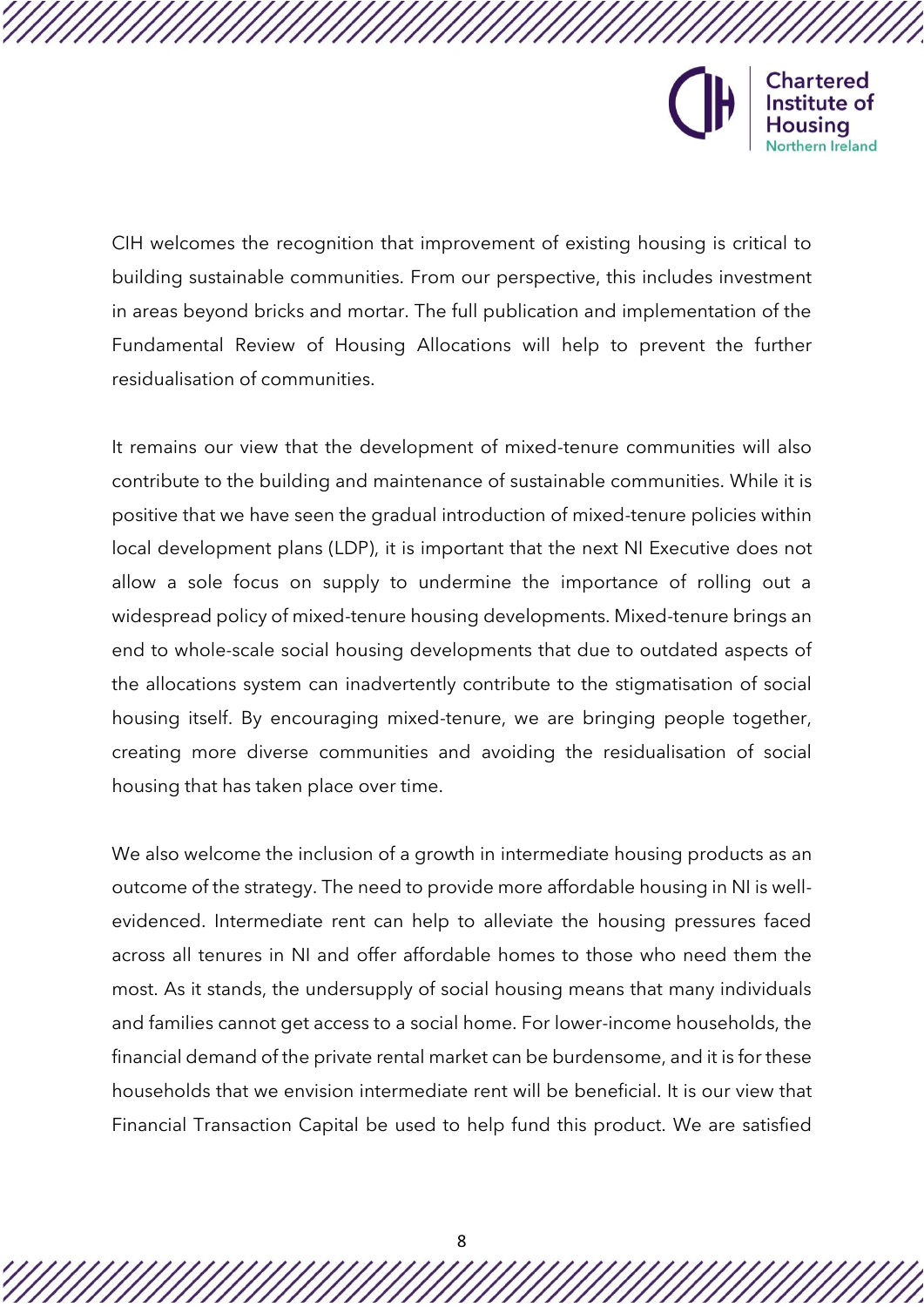

that FTC could be used to help plug the funding gap without compromising the funding of the social housing development programme.

# **Unlock Our Strategic Sites**

We support the inclusion of unlocking brownfield sites for use such as housing. Developing current unused land for the acceleration of house building and other uses offers great economic potential for NI. To do this at pace, it is vital we begin to look at alternative ways of constructing domestic properties such as investment in modern methods of construction (MMC). At present, we lack the skill set and workforce in NI to build these houses on brownfield sites at the pace required, but investment in MMC would allow us to attract new business and provide much needed skilled jobs for our people here.

It is vital that this sites are used to develop a mix of tenures and that priority is not given to developers who will make decision based solely on maximum return. The transformation of brownfield sites offers an opportunity to help increase and deliver upon our SHDP and offer much needed homes to those who need them the most. However, it is important that this is not done in isolation, but rather that appropriate community infrastructure involving local amenities including social, health and employment opportunities are put in place to ensure the sustainability of these new communities.

In addition to the above, our members cite lack of access to land in areas of need as a barrier to supply of social housing. We anticipate affordable housing policies in emerging local development plans will lever more of this land for social and affordable housing provision. However, we should ensure that all policy tools at our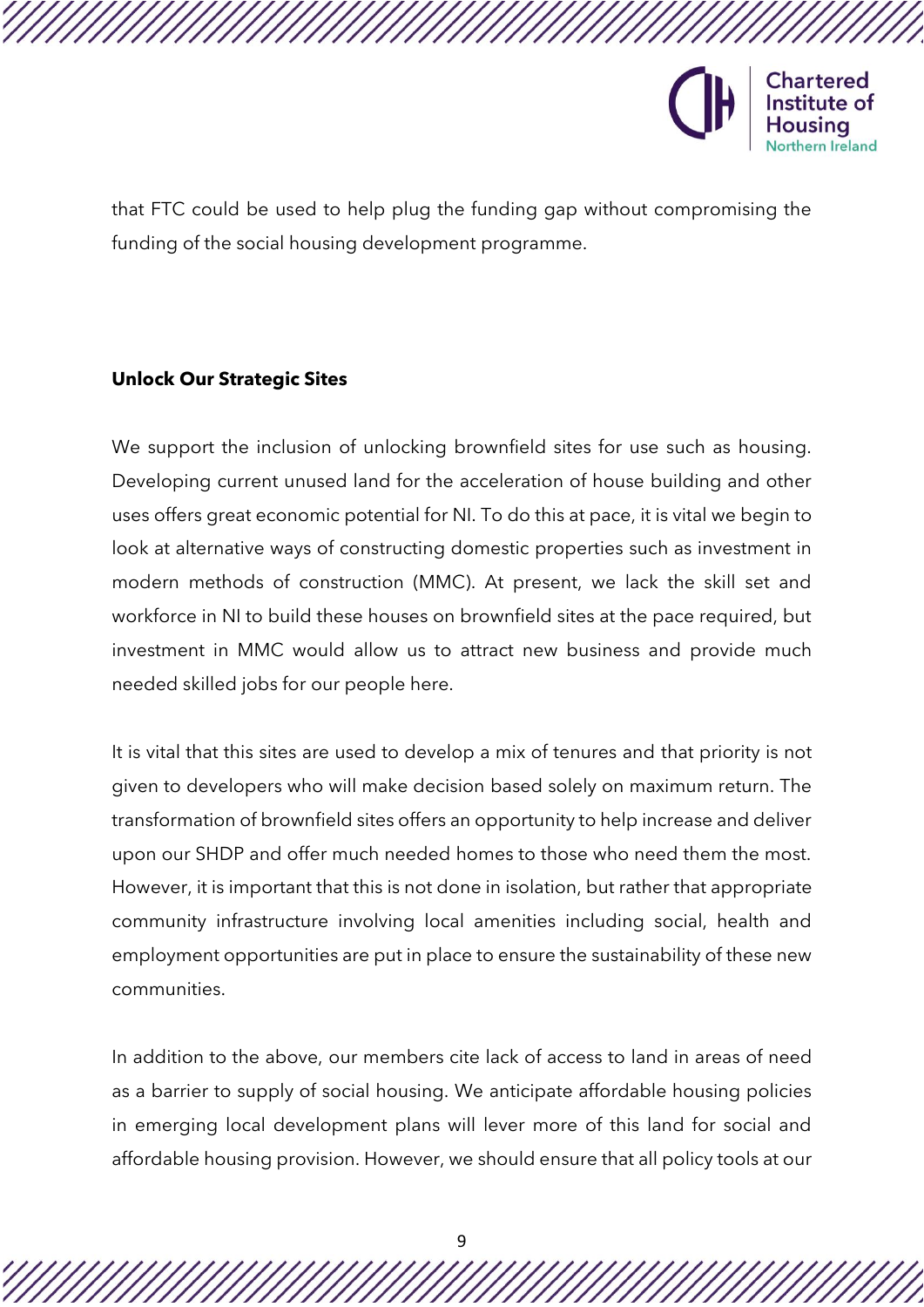

disposal are used. While it does not represent a silver bullet, this should include a strategic use of public land for housing. To achieve this, fundamentally a transparent view of public land holdings is needed to inform decision making on land use. Executive buy-in of this strategy is needed to ensure all relevant public bodies digitise their land holdings to support this aim.

# **The challenge**

CIH agrees that the current planning policy framework and planning system places a barrier to the success of this strategy and those like it. In our *Rethinking Social Housing: The Next Steps* [report](https://www.cih.org/media/c1llh25j/next-steps-northern-ireland.pdf) we called for a level playing field to be created between new social and private developments at community consultation stage. As it stands, the planning process requires social housing developments to undergo an additional layer of community consultation beyond that asked of other tenures. Community consultation is important, which the planning system facilitates. However, the views of existing residents need to be balanced with those of people who need social homes; the added consultation for housing associations to obtain scheme approval is not representative of this balance. Its existence suggests new social housing requires 'more of a say' from communities than other tenures, which reinforces negative perceptions and misplaced fears surrounding social housing.

The issue of planning itself remains a significant one in stalling progress in areas such as housing development. A report by the NIAO published in February 2022 found that the planning system was not working with many of its main performance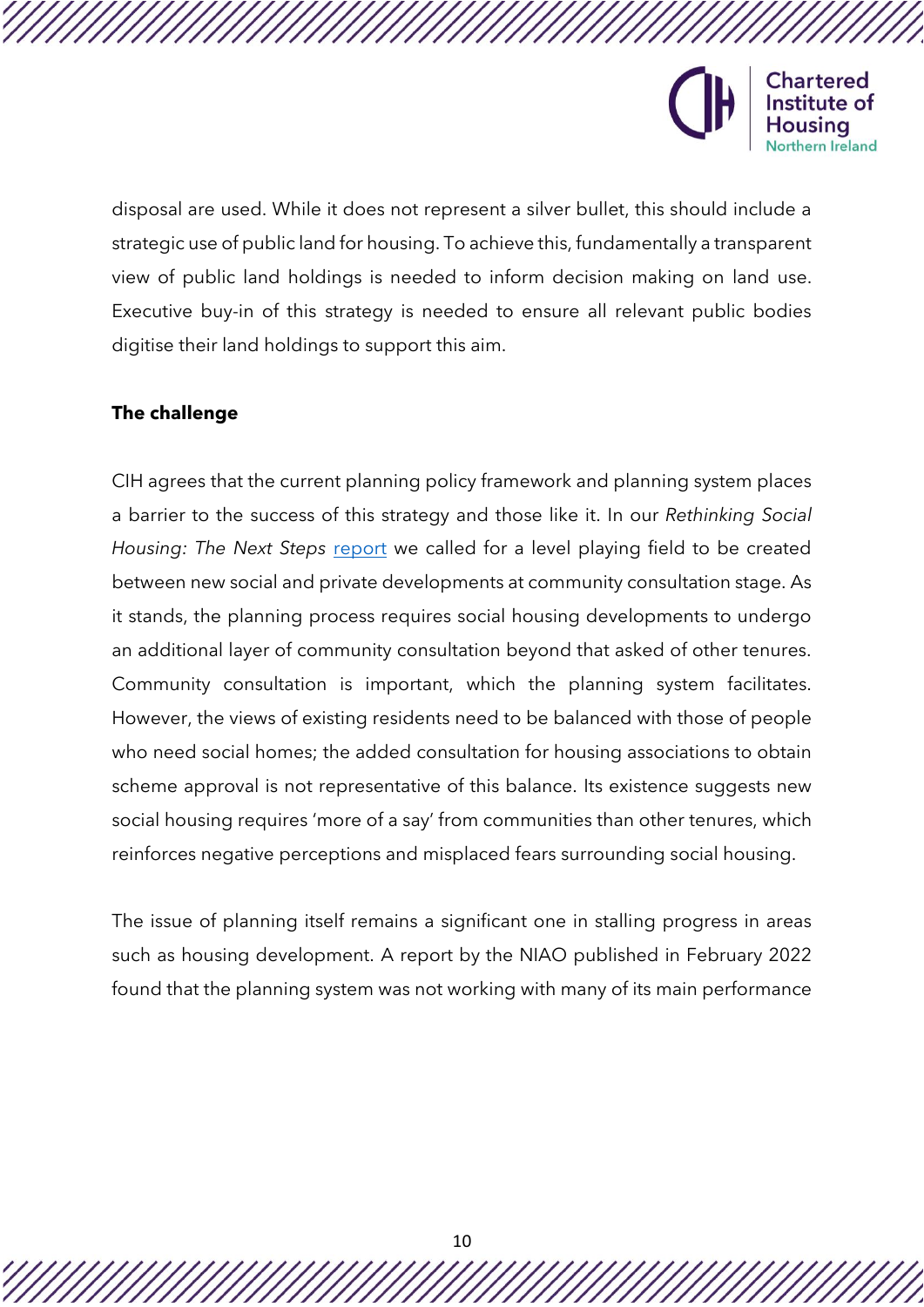

targets not yet being met and the system becoming 'increasingly financially unsustainable.' <sup>3</sup> For this strategy to be successful, there is a need to ensure more joint up working between bodies which deliver planning decisions and increased continuity across planning where variance in decision-making processes is hampering the efficiency of planning in NI.

CIH also agrees with the identification of an ageing workforce within the construction industry, as well as skills gaps where there is a need to develop more digital and green skills within the sector. As previously mentioned, the upskilling of workers will ensure growth in the building trade in areas such as modern methods of construction; with the appropriate investment, we can encourage the necessary economies of scale to attract growth within the construction industry as well as advancing Northern Ireland PLC.

<sup>3</sup> Northern Ireland Audit Office, 2022. Planning in Northern Ireland. [online] Northern Ireland Audit Office, p.p. 11. Available at: <https://www.niauditoffice.gov.uk/files/niauditoffice/media-files/NIAO%20Report%20- %20Planning%20in%20NI.pdf> [Accessed 13 April 2022].